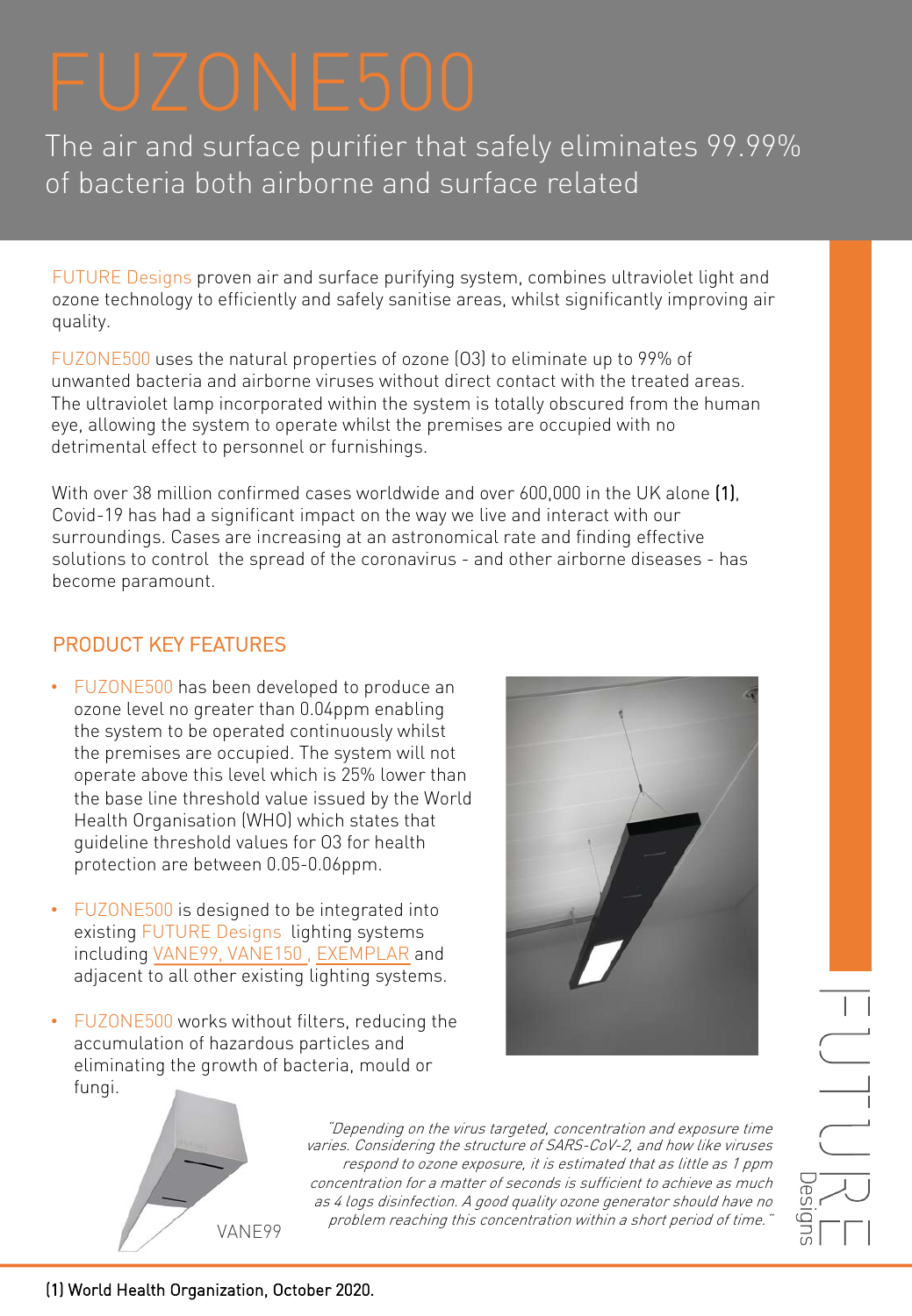#### HOW DOES FUZONE500 WORK?

FUZONE500 uses sealed ultraviolet lamps operating at two different wavelengths to create Photolytic Oxidation, a combination of photolysis and ozonolysis. Organic molecules (e.g. virus, bacteria, mould) are broken down and sterilised by direct exposure to ozone (O3), which generates cold incineration of the molecules ending in a completely safe oxidation process, free of volatile compounds.

The FUTURE Designs ultraviolet light and ozone technology keeps air and surfaces continuously disinfected by re-circulating "compromised" air and directly exposing it to ultraviolet light inside the unit, destroying unwanted viral, bacteria, pollen, fungi, mould and other airborne particulates.



EXEMPLAR

### TECHNICAL SPECIFICATIONS

| Unit integration     | FUZONE500 can be integrated within the<br>complete FUTURE Designs product portfolio and<br>additionally can be adapted to suit all other<br>existing lighting systems within commercial,<br>educational, retail, healthcare, hospitality and<br>residential sectors. |
|----------------------|----------------------------------------------------------------------------------------------------------------------------------------------------------------------------------------------------------------------------------------------------------------------|
| Care and maintenance | FUTURE Designs qualified technicians shall carry<br>out an annual maintenance visit to assess the<br>system is operating correctly and replace the<br>lamp after the expiry of operating life (7,500-8,000<br>hours).                                                |

VANE150

 $\overline{\phantom{a}}$